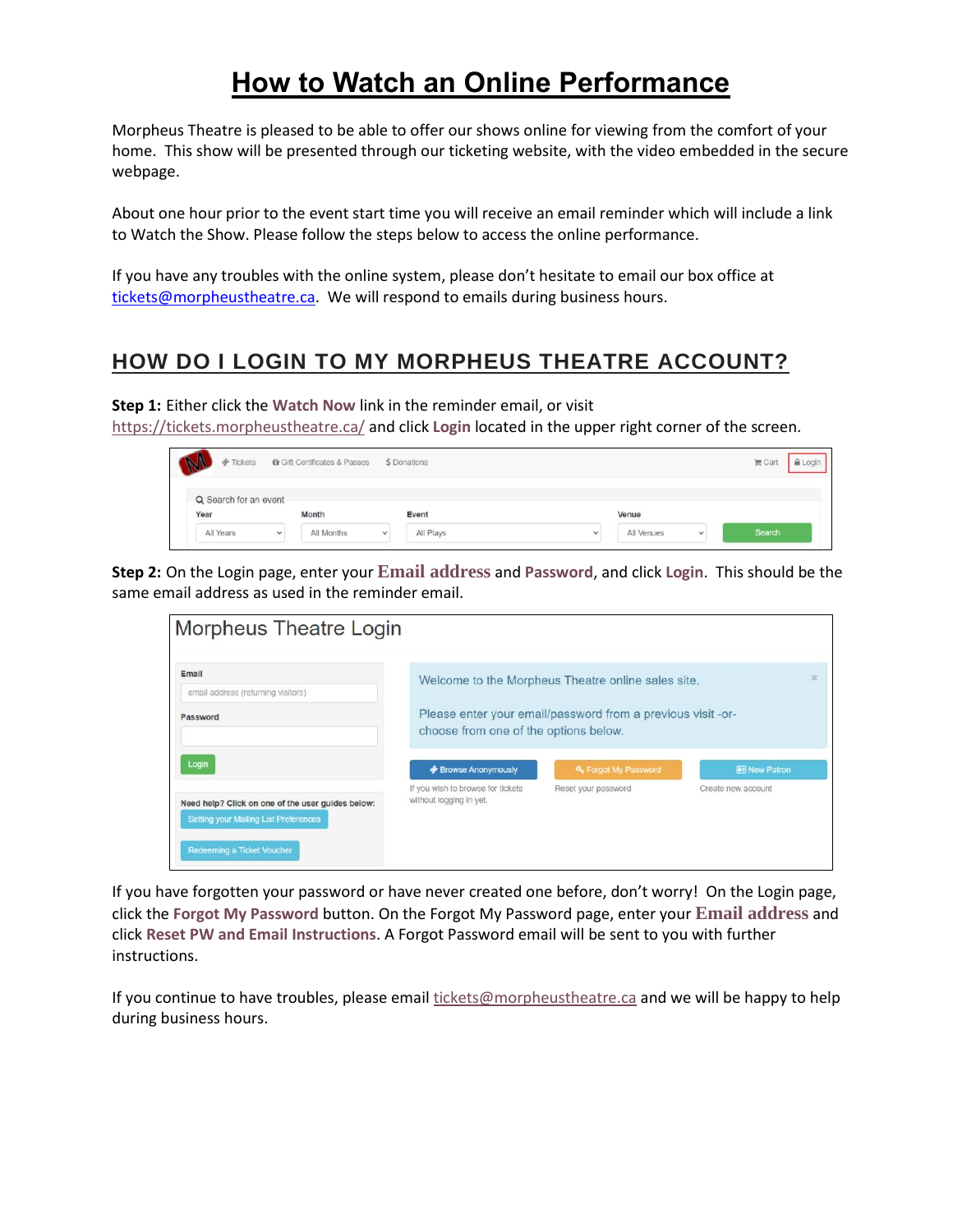## **HOW DO I VIEW THE ONLINE SHOW?**

A few minutes before the event begins, login to your account as above.

**Step 3:** Once you are logged in, you will be taken to your Home Page. Click the **Tickets for Upcoming Performances** button at the top of the left column or click the **View Live Tickets** button.



**Step 4:** Click the **Watch** button next to the event.



**Step 5:** You will see a countdown timer that tells you how long until the video begins.



**Step 6:** Once the event starts you will see a video player. To view the event, click **Play**. You can adjust the Volume and make the video Full Screen on the player. You may also Pause and Rewind the video.

If you are having trouble with the player, try refreshing the page. If it has been longer than 15 minutes since you first logged in, you may need to log in again.

Videos will be available for 48 hours after the event start time.